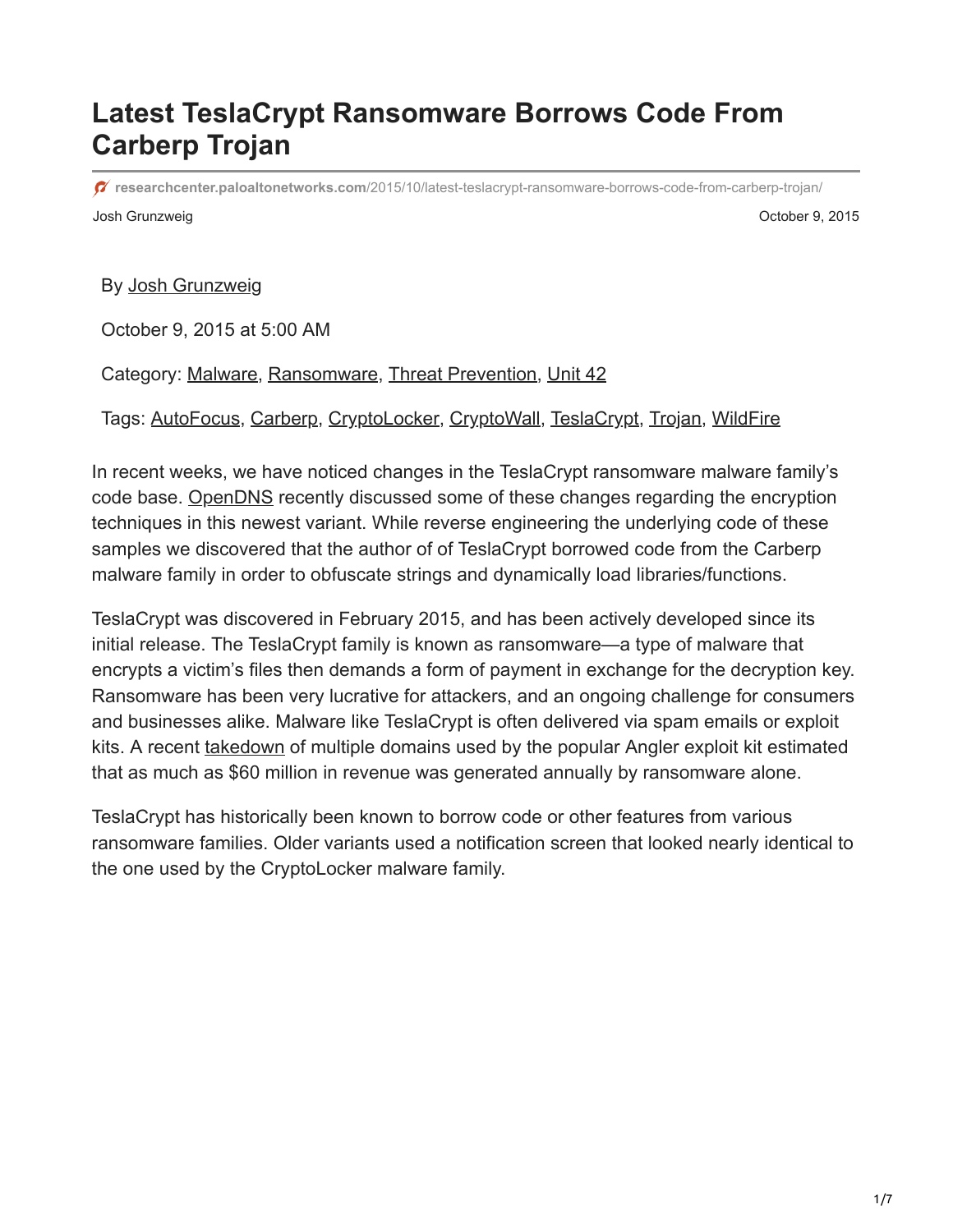

Figure 1. Locker notification for old variants of TeslaCrypt

The latest versions of TeslaCrypt attempt to mimic the popular CryptoWall malware family.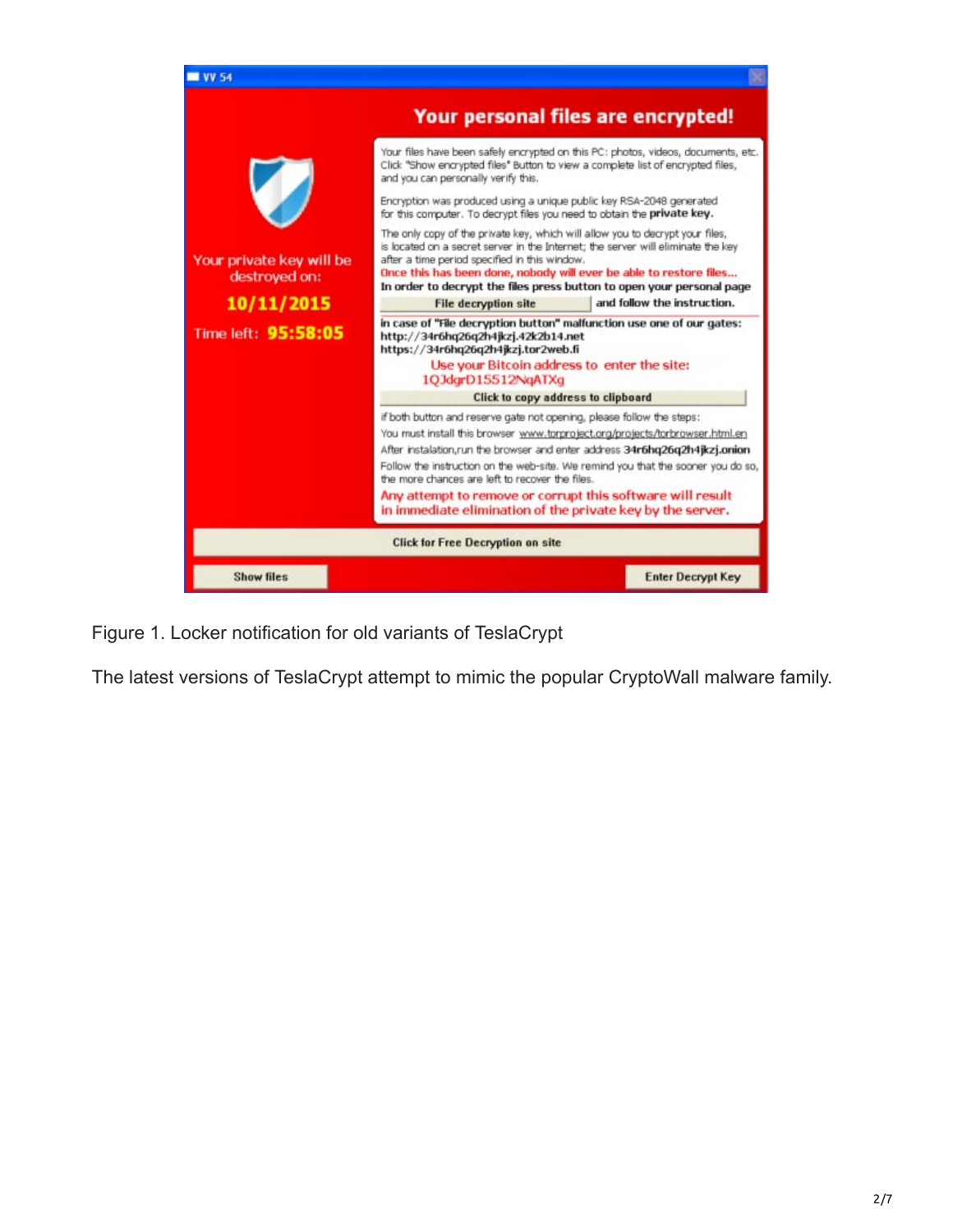

Figure 2. Locker notification for new variants of TeslaCrypt

As we can see from the figures, the author of TeslaCrypt has no reservations about re-using code where possible. Starting in late September, the newest version of TeslaCrypt was introduced and it included multiple updates. One of these updates involved modifications to how the victims' files were encrypted, which was discussed by OpenDNS in their [blog post.](https://labs.opendns.com/2015/09/29/teslacrypt-revisited/)

However, when looking at the underlying code, a number of other changes caught our eye, including string obfuscation previously unseen in TelsaCrypt.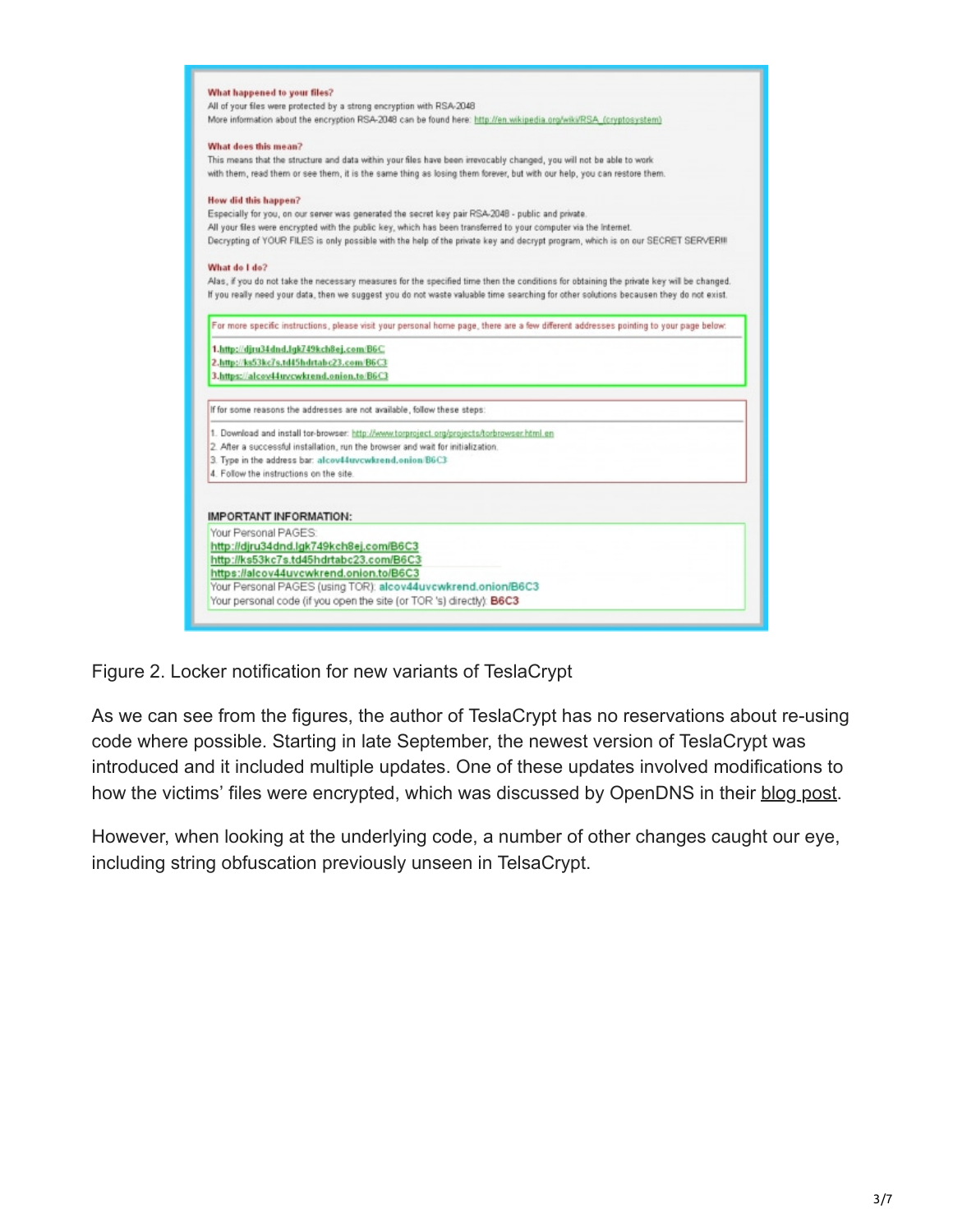| $.$ text:0041DA40<br>push       | 148<br><i>i</i> size t                                                 |
|---------------------------------|------------------------------------------------------------------------|
| $.$ tert: 0041DA45<br>push      | "9cmMUPGDQ&fOvNM4fbGz56uwGROnvC65zl4UHJzq"<br>offset a9comrpgdgafovk ; |
| .text:0041DA4A<br>push          | i void .<br>0.41                                                       |
| $.$ text:0041DA4B<br><b>ERV</b> | [ebp+len], 148                                                         |
| call<br>. 100410852             | memcny                                                                 |
| $.$ text: 00410A57<br>3,025     |                                                                        |
| $.$ text:0041DASA               | ecx, [ebp+len]<br>間付工                                                  |
| push                            |                                                                        |
| .text:0041DASB<br>push          | es i                                                                   |
| $cat1$<br>.text:0041DASC        | string decrypt                                                         |
| $.$ tert: 00410861<br>nov       | esi, c2 url 0                                                          |
| . text: 0041DA67<br>push        | 60h<br>size t                                                          |
| $.$ text: 00410869<br>push      | offset aSs5glbid5scn0s<br>"ss5GlBId5ScNOsLOkRx5aNCbwurD13kiiuii7eg"    |
| .text:0041DASE<br>push          | : void *<br>est                                                        |
| $.$ text:0041DA6F<br>nov        | [ebp+len], 96                                                          |
| $cal1$<br>$.$ text:0041DA76     | nemcoy                                                                 |
| .text:0041DA7B<br>1651          | edx, [ebp+len]                                                         |
| .text:0041DA7E<br>push          | edx                                                                    |
| $.$ text:0041DA7F<br>push       | esi                                                                    |
| $.$ text: 0041DA80<br>$ca11$    | string decrypt                                                         |
| $.$ text:0041DA85<br>mov        | esi, c2 url 1                                                          |
| $.$ text: $00410$ ABB<br>ousa   | 54h<br><i>l</i> size t                                                 |
| $.$ text:0041DARD<br>push       | offset aXkmFoRp6cq221f : "xkH/FO+RP6cQ223ff6AvJTksjaBO7U/qjvPTLUj"     |
| $.$ text: 00410A92<br>push      | : void .<br>0.1                                                        |
| .text:0041DA93<br><b>BOV</b>    | [ebp+len], H4                                                          |
| $cn11$<br>$.$ text:0041DA%A     | mancpy                                                                 |
| $.$ text: 0041DA9P<br>lea       | eax, [ehp+len]                                                         |
| .text:0041DAA2<br>push          | <b>CAR</b>                                                             |
| $.$ text:0041DAA1<br>push       | esi.                                                                   |
| $011$<br>.text;00410A44         | string decrypt                                                         |
| $.$ text: 00410AA9<br>mov       | esi, c2 url 2                                                          |

Figure 3. TeslaCrypt string obfuscation

Upon further review, we discovered that these strings are encrypted using the RC2 cryptographic algorithm, using a static key of 'sdflk35jghs'. The initialization vector is generated by removing the first and last 4 characters, not counting the base64 padding characters. This process is shown below.

|                                 | Original String: ss5G1BId5Gc60eLOkRx5aNCbwurD13kiiui1TeahaWdcGinoOdicFIacsHlt7B0cVyv6JRWFECpuk3oBY1555e+XMwb126 -- |
|---------------------------------|--------------------------------------------------------------------------------------------------------------------|
| First 4 Bytes: natG             |                                                                                                                    |
| Last 4 Bytan: b126              |                                                                                                                    |
| Initialization Vector: ##5Gb126 |                                                                                                                    |
|                                 | Base64 String to Decrypt: IBId5dcN0alOkRx5aNCbwurDl3kiiuli7agAaW4cGlnoQdicPlacsRit7S0cVvv6JNWFECpuk3oBY12S5a+XMwww |

Figure 4. TeslaCrypt IV and data parsing

While examining the [Carberp](http://www.microsoft.com/security/portal/threat/encyclopedia/entry.aspx?Name=Win32%2fCarberp#tab=2) source code, we discovered this exact code. Carberp was a popular banking Trojan discovered in late 2011. Its main functionality included stealing online banking credentials, keystroke logging, and capturing data from various applications.

In mid-2013, the source code to Carberp was [posted for sale](https://securityintelligence.com/carberp-source-code-sale-free-bootkit-included/) on an underground Russian forum. A number of weeks following this posting, the source code was [leaked](https://threatpost.com/carberp-source-code-leaked/101070/) to the general public. This allowed any individual to modify or copy the source code to this banking Trojan, which the author of TeslaCrypt appears to have done.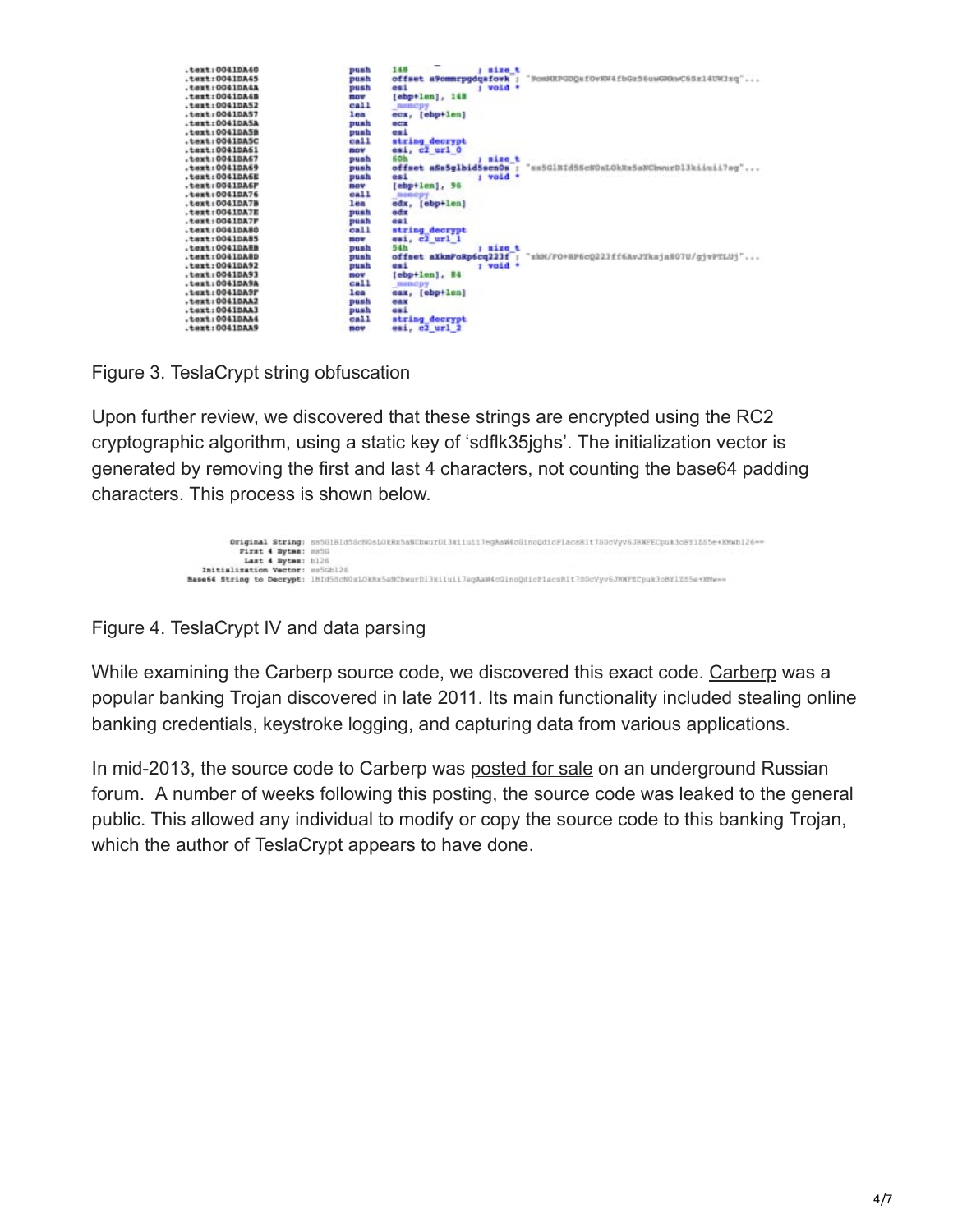```
PCHAR RC2Crypt_PackEncodedBuffer(PCHAR Buf, DWORD BufSize, PCHAR IV)
\overline{2}¥
      PCHAR Result = STR::Alice(BufSize + 8);if (Result == NULL)5
         return NULL;
      PCHAR P = Result;\overline{9}STR::Copy(IV, P, 0, 4);10
      P == 4;11
12PCHAR End = But + ButSize;13
      while (End > Buf && *(End - 1) == '=') End--;
1415
      STR::Copy(Buf, P, 0, End - But);16
      P \leftarrow End - Buf;
17
18
      STR::Copy(IV, P, 4, 4);19
      P == 4;20
21STR::Copy(End, P, 0, ButSize - (End - But));22
23
       return Result;
24
```
Figure 5. Carberp string parsing prior to decryption

Looking further into the underlying code of TeslaCrypt, we found that the author has also implemented dynamic library and function loading.



Figure 6. Dynamic function loading in TeslaCrypt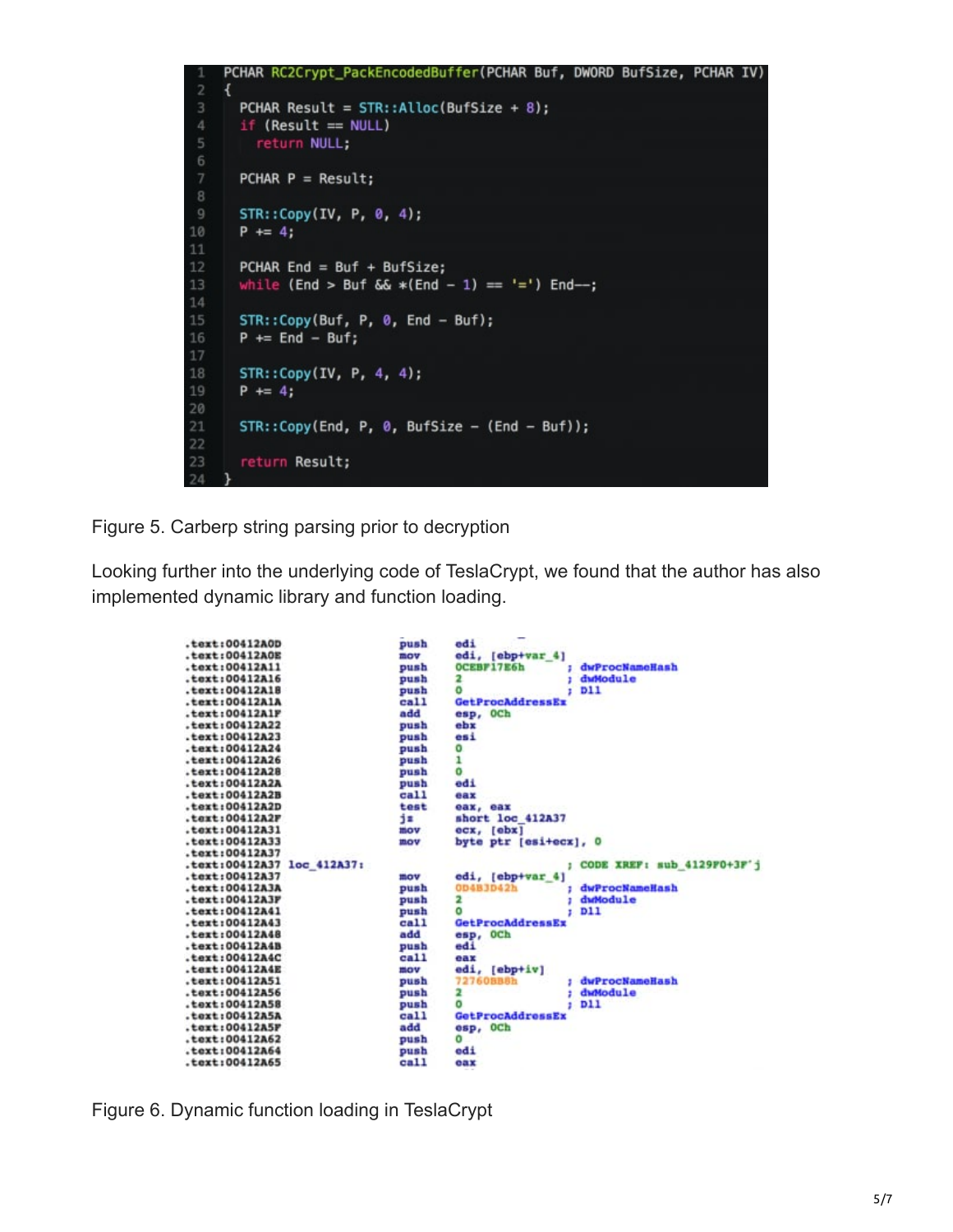Sure enough, this code was also copied from Carberp's source code. Hashes used to identify function are generated via the following algorithm:

```
ULONG CalcHash(char *str)
39
      \left\{ \right.40
          ULONG hash = \theta;
41
           char *s = str;42
43
           while (*s)44
           \mathbf{f}45
               hash = ((hash \le 7) & (ULONG)-1) | (hash \ge (32 - 7));46
               hash = hash \wedge *s;
47
48
49
                5++;}
50
51
           return hash;
52
      \mathcal{F}53
```
Figure 7. Hashing algorithm

In order to assist analysts and reverse-engineers working on the latest version of TeslaCrypt, please refer to the [script](https://github.com/pan-unit42/public_tools/tree/master/teslacrypt) shown in Figure 8 that will attempt to automatically convert API hashes to their actual function names.

| text:0041E192<br>$.$ text: 0041E198                                                                                                                                                                                                                                                     | emp.<br>12                                                                                                      | dword 43DC48, edi<br>short loc 41E1C2                                                                                                                           |                                                                                                                         |                                                                                                                                                                |
|-----------------------------------------------------------------------------------------------------------------------------------------------------------------------------------------------------------------------------------------------------------------------------------------|-----------------------------------------------------------------------------------------------------------------|-----------------------------------------------------------------------------------------------------------------------------------------------------------------|-------------------------------------------------------------------------------------------------------------------------|----------------------------------------------------------------------------------------------------------------------------------------------------------------|
| .text:0041E19A<br>$.$ text:0041E19F<br>$.$ text: 0041E1A1<br>$.$ text: 0041E1A2<br>.text10041E1AB<br>.text: 0041E1AD<br>$.$ text: 0041E1BO<br>.text:0041E1B1<br>$.$ text:0041E1B2<br>$.$ text: 0041E1B3<br>$.$ text: 0041E1BS<br>.text:0041E1B9<br>$.$ text: 0041E1BA<br>.text:0041E1BC | push<br>push<br>push<br>mov<br>$_{cal}$<br>add<br>push<br>push<br>push<br>push<br>push<br>push<br>$cal1$<br>mov | <b><i>SFRESAFOL</i></b><br>edi<br>dword 45EB1C, edi<br>GetApiAddr<br>esp, OCh<br>edi.<br>edi<br>edi<br>offset sub 41A140<br>edi<br>edi<br>oax<br>ebp+p5id], eax | <b>CIRED</b><br>18<br>push <sup>2</sup><br>push<br>push<br>nov<br>$cat1$<br>add<br>push<br>push<br>push<br>gush<br>push | dword 43DC48, edi<br>short loc 41E1C2<br>pCreateThread<br>edi.<br>dword 45E81C, edi<br>GetApiAddr<br>esp, OCh<br>edi<br>edi<br>ddi<br>offset sub 41A140<br>odi |
|                                                                                                                                                                                                                                                                                         |                                                                                                                 | text: 0041E1BA<br>text:0041E1BC                                                                                                                                 | push<br>ca11<br>nov                                                                                                     | edi<br>eax<br>[ebp+pSid], eax                                                                                                                                  |

Figure 8. Results of running IDAPython script

Overall, it appears that the author of TeslaCrypt has continued their history of re-using code and functionality from other malware families. By using the string obfuscation and dynamic API loading functionality from Carberp, it makes reverse-engineering and simple static analysis slightly more difficult. However, as the Carberp source code is so widely known by the security community, the author may have inadvertently made detection of these samples easier. This is the tradeoff of re-using code from other malware families. It's certainly quicker and easier to do, but may result in easier detection by security software.